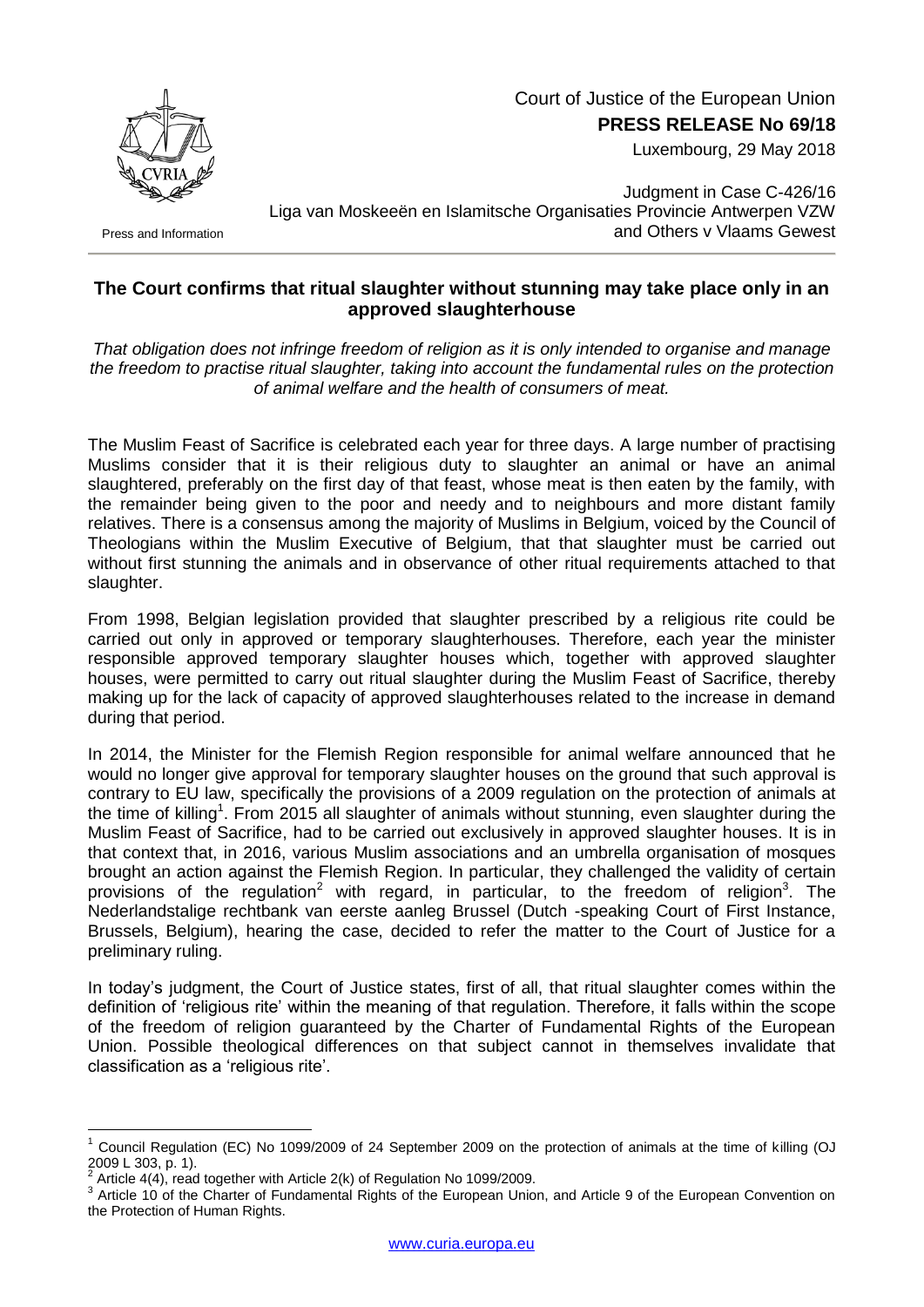Next, the Court examines whether the regulation constitutes a restriction on the freedom of religion. The Court points out that in the EU, as a general rule, animals are killed only after stunning. By way of derogation, the practice of ritual slaughter without prior stunning is authorised, so long as it is carried out in slaughterhouses approved by the competent national authorities which comply with the technical requirements relating to construction, layout and equipment (those requirements being set out in another EU regulation<sup>4</sup>).

The Court makes clear that that derogation does not in any way prohibit the practice of ritual slaughter in the EU, but, to the contrary, it gives expression to the positive commitment of the EU legislature to allow the slaughter of animals without prior stunning in order to ensure effective observance of the freedom of religion, in particular with regard to practising Muslims during the Feast of Sacrifice.

Therefore, **the obligation to carry out ritual slaughter in an approved slaughterhouse simply aims, from a technical point of view, to organise and manage the freedom to carry out slaughter without prior stunning for religious purposes. Such a technical framework is not in itself of such a nature as to restrict the right to freedom of religion of practising Muslims.**

Ritual slaughter is subject to the same technical conditions as those which apply, in principle, to any slaughter of animals within the EU, regardless of the method used.

**Furthermore, the EU legislature has reconciled the observance of the specific methods of slaughter prescribed by religious rites with those of the fundamental rules laid down by the regulations of the EU regarding the protection of the welfare of animals at the time of killing and that of the health of consumers of meat**.

Lastly, the Court examines the considerations related to the fact that the approved slaughterhouses situated in the Flemish Region which comply with the requirements of the regulation do not provide sufficient capacity to meet the increase in demand for halal meat recorded during the Feast of Sacrifice.

In that connection, the Court recalls that the validity of an EU measure must be assessed on the basis of the facts and the law as they stood at the time when the measure was adopted and cannot depend on the specific circumstances of a particular case. The issue highlighted by the Belgian court simply concerns a limited number of municipalities in the Flemish Region. Therefore, that issue cannot be regarded as inherently linked to application on an established rule throughout the EU. An occasional problem of lack of slaughter capacity in one region of a Member State, related to the increase in demand for ritual slaughter in the space of several days on the occasion of the Feast of Sacrifice, is the result of a combination of domestic circumstances which cannot affect the validity of the regulation.

## **The Court concludes that its examination has not disclosed any factor able to affect the validity of the regulation with regard to the freedom of religion guaranteed by the Charter.**

**NOTE:** A reference for a preliminary ruling allows the courts and tribunals of the Member States, in disputes which have been brought before them, to refer questions to the Court of Justice about the interpretation of European Union law or the validity of a European Union act. The Court of Justice does not decide the dispute itself. It is for the national court or tribunal to dispose of the case in accordance with the Court's decision, which is similarly binding on other national courts or tribunals before which a similar issue is raised.

*Unofficial document for media use, not binding on the Court of Justice.*

*The [full text](http://curia.europa.eu/juris/documents.jsf?num=C-426/16) of the judgment is published on the CURIA website on the day of delivery.*

*Press contact: Holly Gallagher (+352) 4303 3355*

*Pictures of the delivery of the Judgment are available from ["Europe by Satellite"](http://ec.europa.eu/avservices/ebs/schedule.cfm?page=1) (+32) 2 2964106*

<sup>&</sup>lt;u>.</u> <sup>4</sup> Regulation (EC) No 853/2004 of the European Parliament and of the Council of 29 April 2004 laying down specific hygiene rules for food of animal origin (OJ 2004 L 139, p. 55).